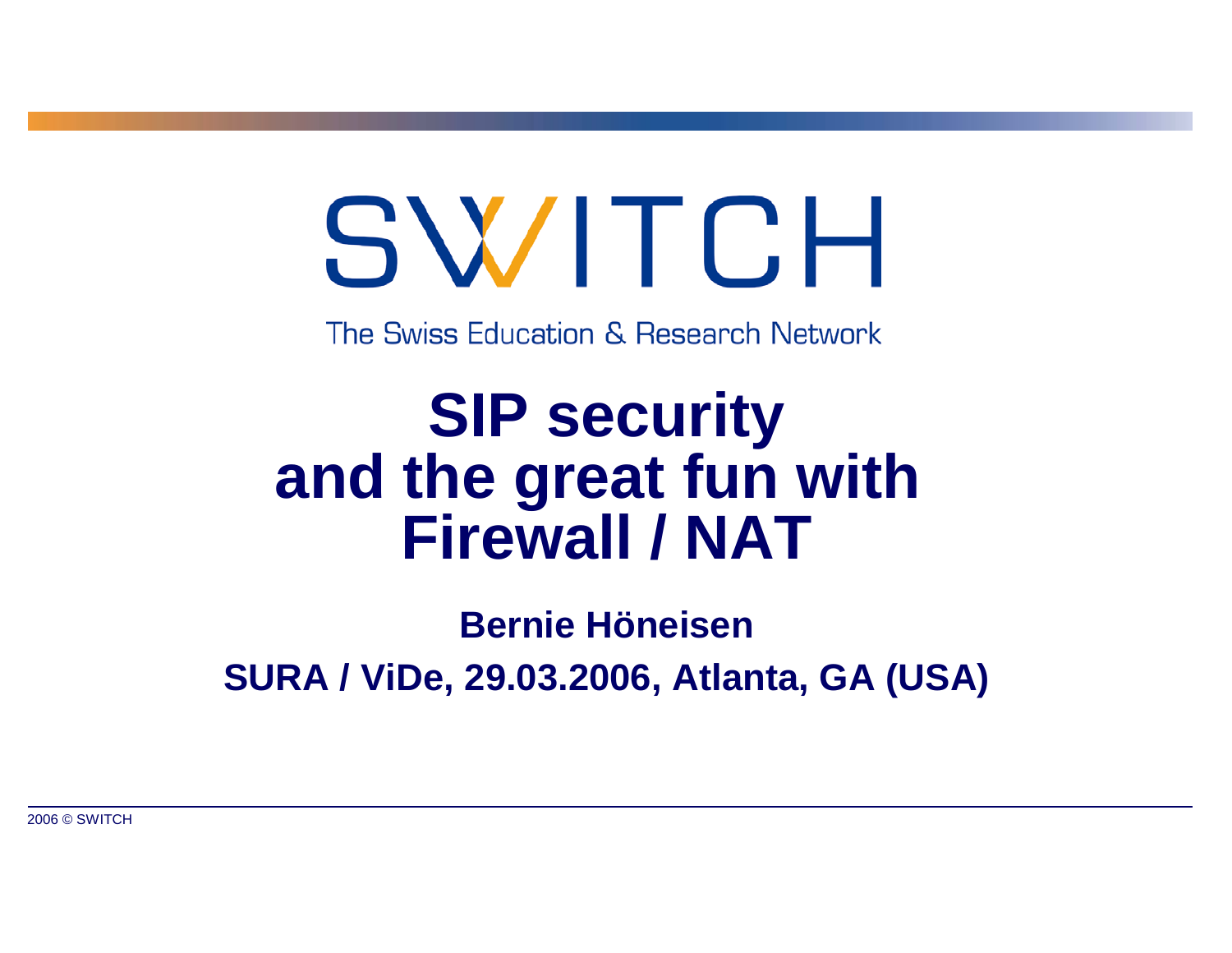



- **SIP and Firewall**
	- **SIP and NAT**
- **Privacy / Encryption**
- **SpIT / Authentication**
	- **SIP Identity**
- **General Internet Security**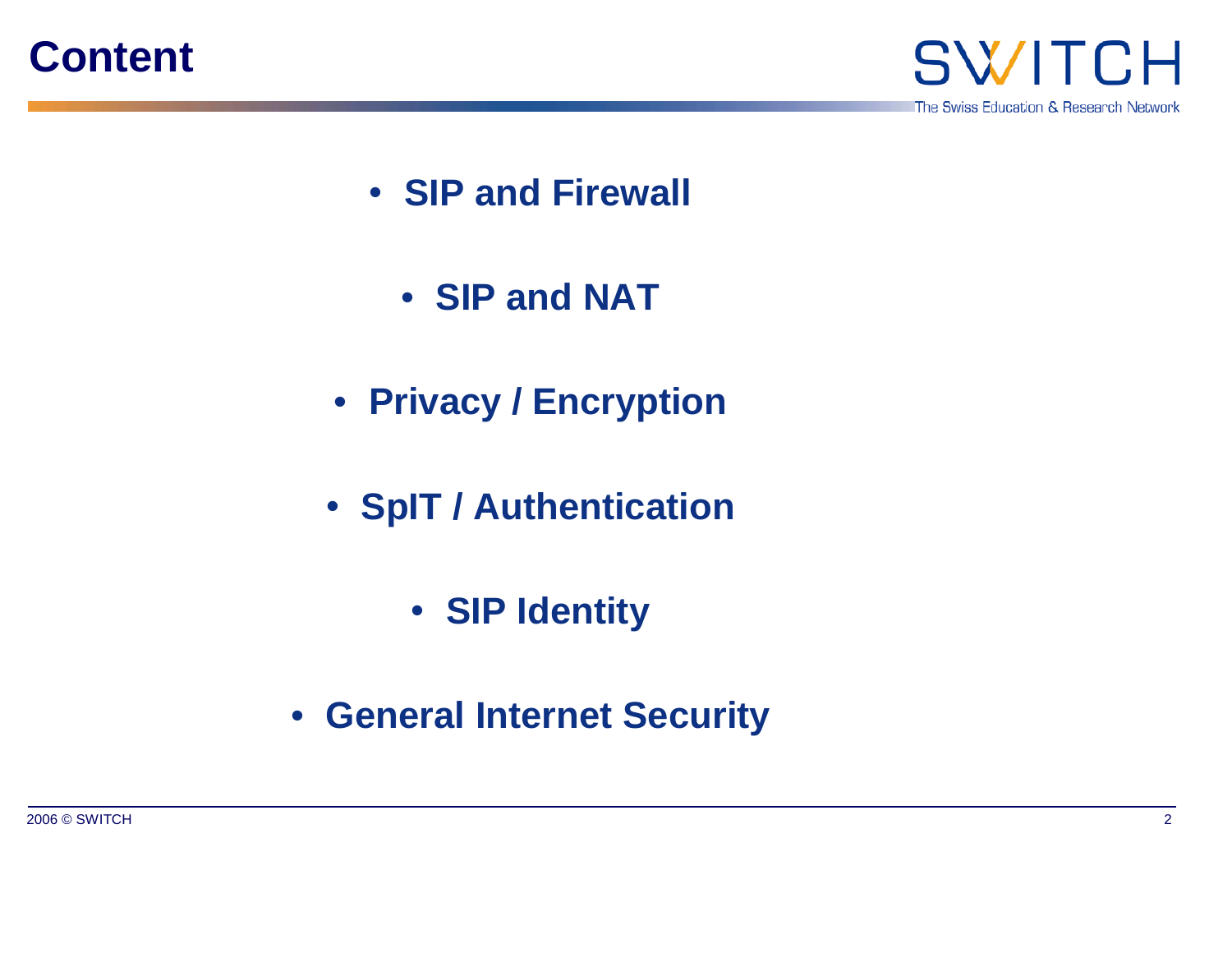#### **Firewalls**

- **SIP signalling and media transport is done peer-to-peer**
- •**Media ports are negotiated per call**
- **The number of firewalls is growing (including personal FWs)**
- **Firewall rules get more restrictive**
- <sup>→</sup> **One has to take special measures to allow SIP communication through firewalls**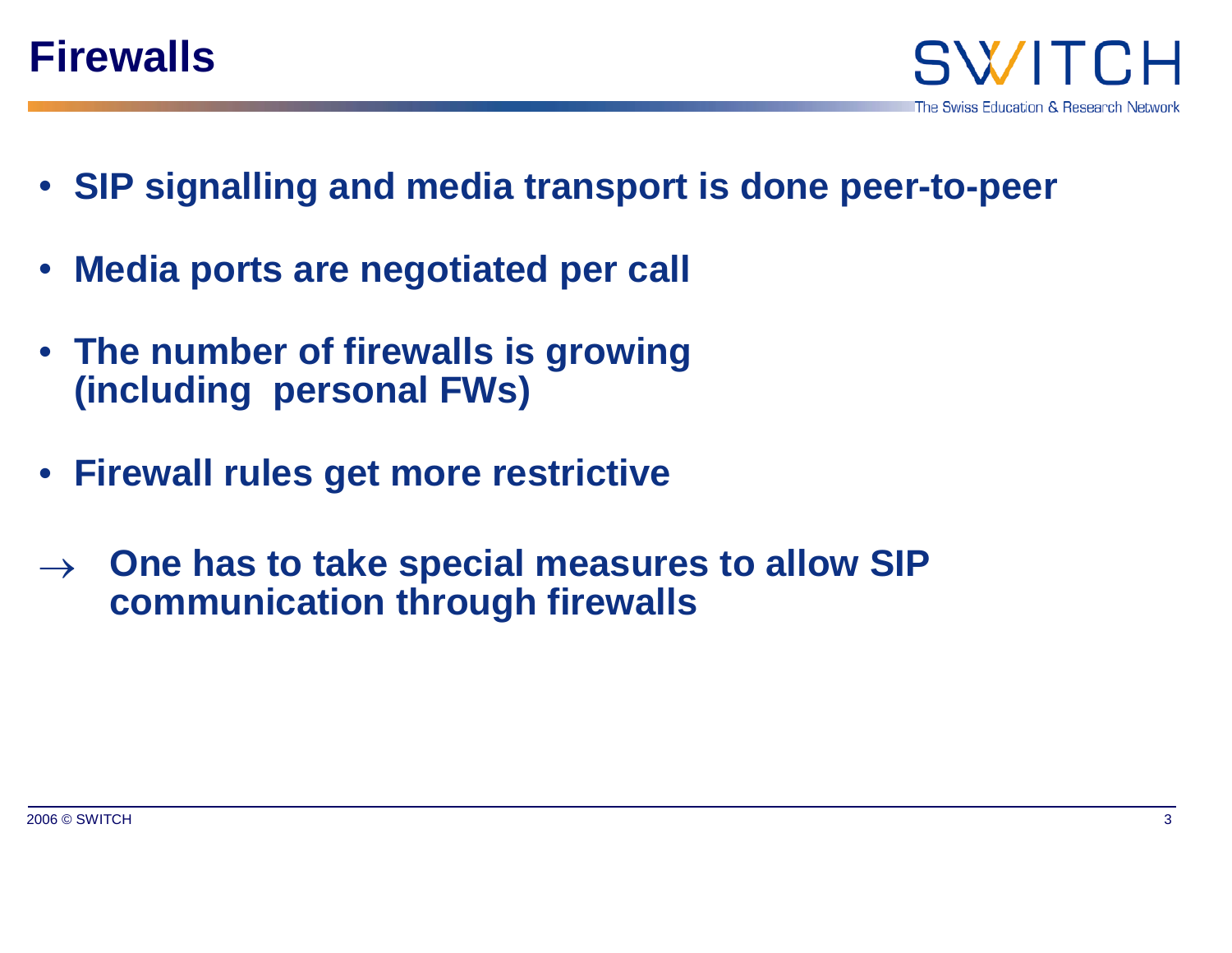SW/ The Swiss Education & Research Network

- **Open pin holes (statically)**
- **SIP aware firewall**
	- **dynamically open pin holes per session**
- **Stateful firewall**
	- **outgoing traffic opens pin holes for corresponding incoming traffic**
	- **Precondition: UA must support symmetric signalling and media**

#### • **Proxy Solution**

- **open pin holes just to dedicated hosts e.g. in DMZ**
	- » **TURN Server**
	- » **Mediaproxy / B2BUA**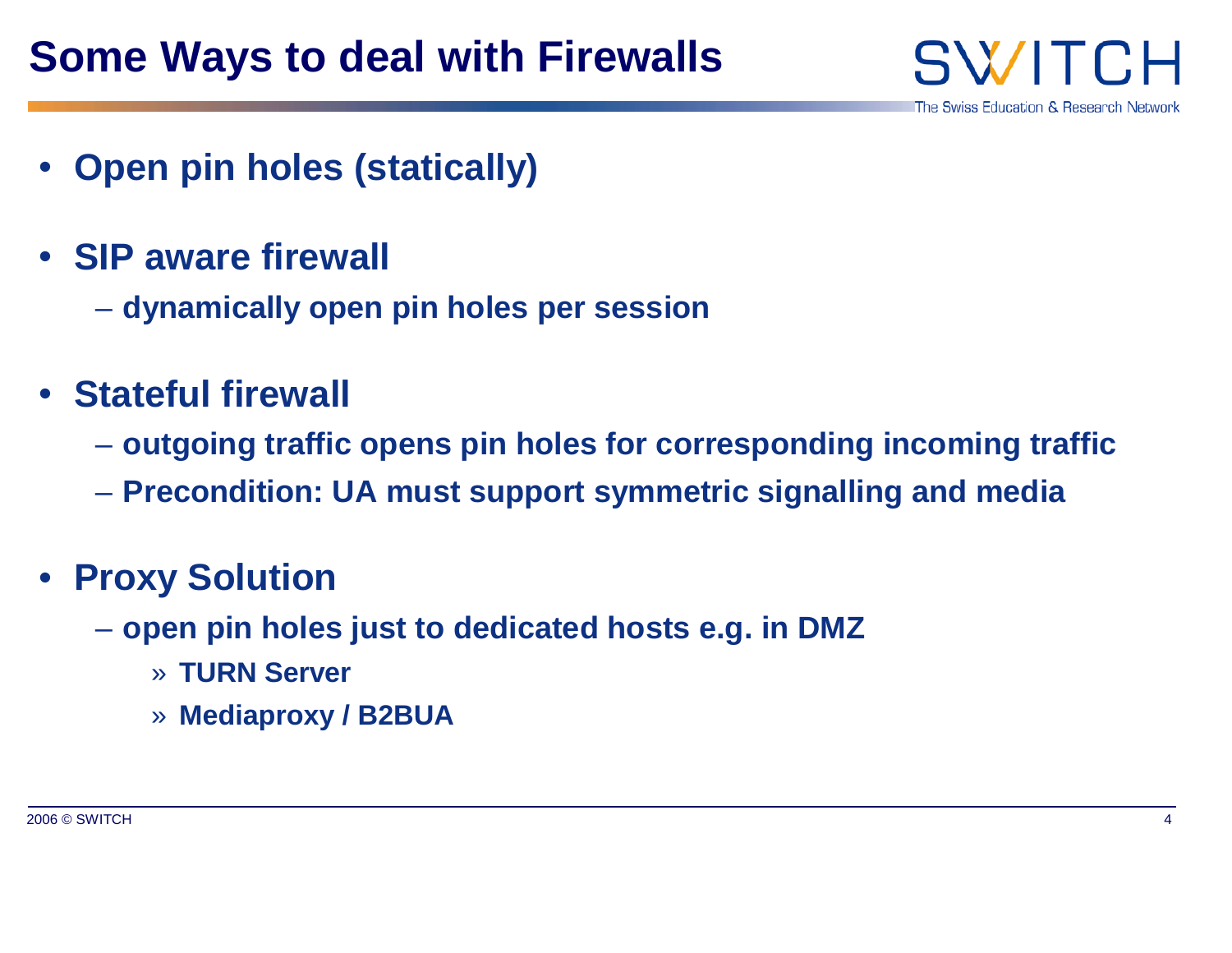#### **Open Pin Holes in Firewall**



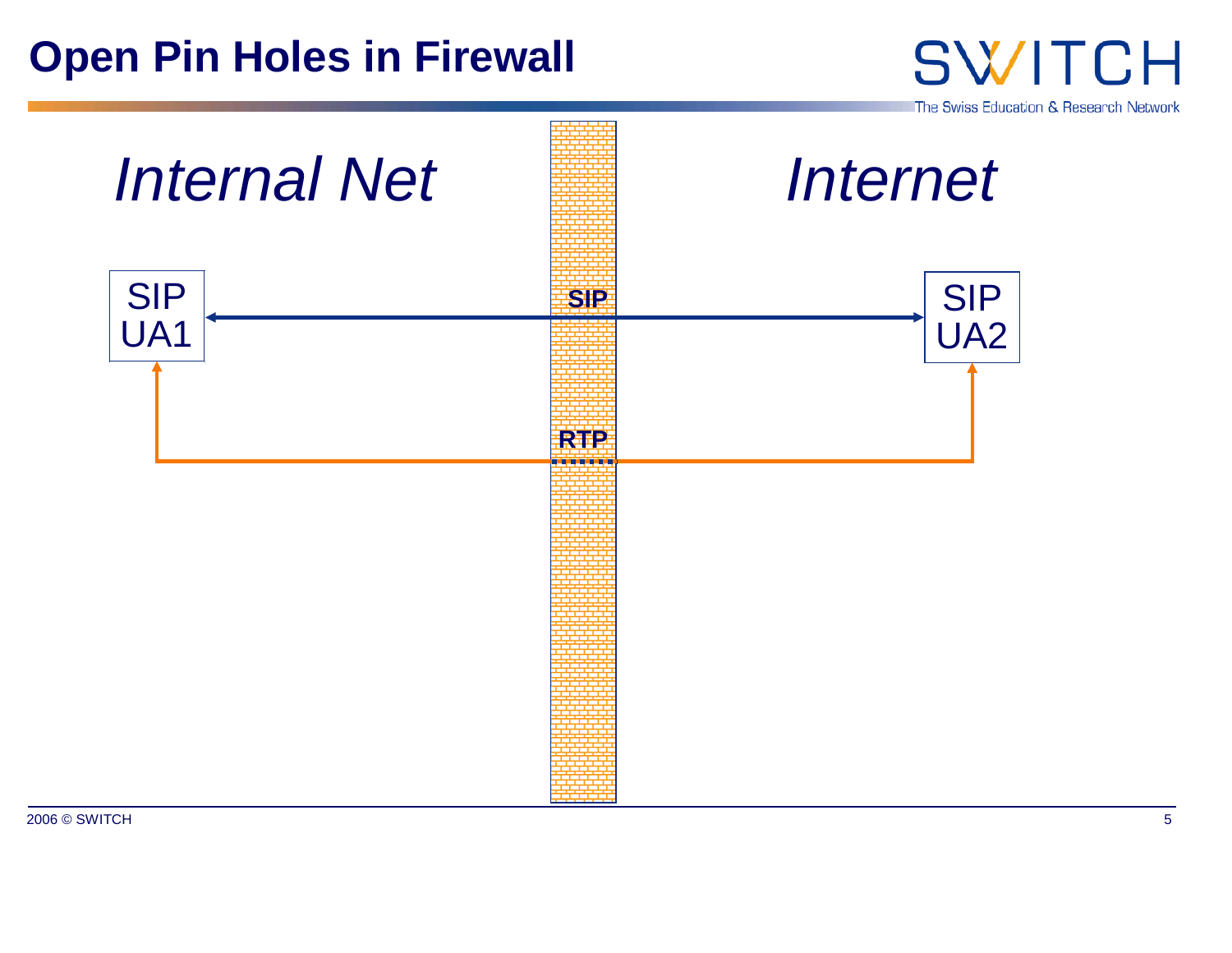#### **SIP aware Firewall**

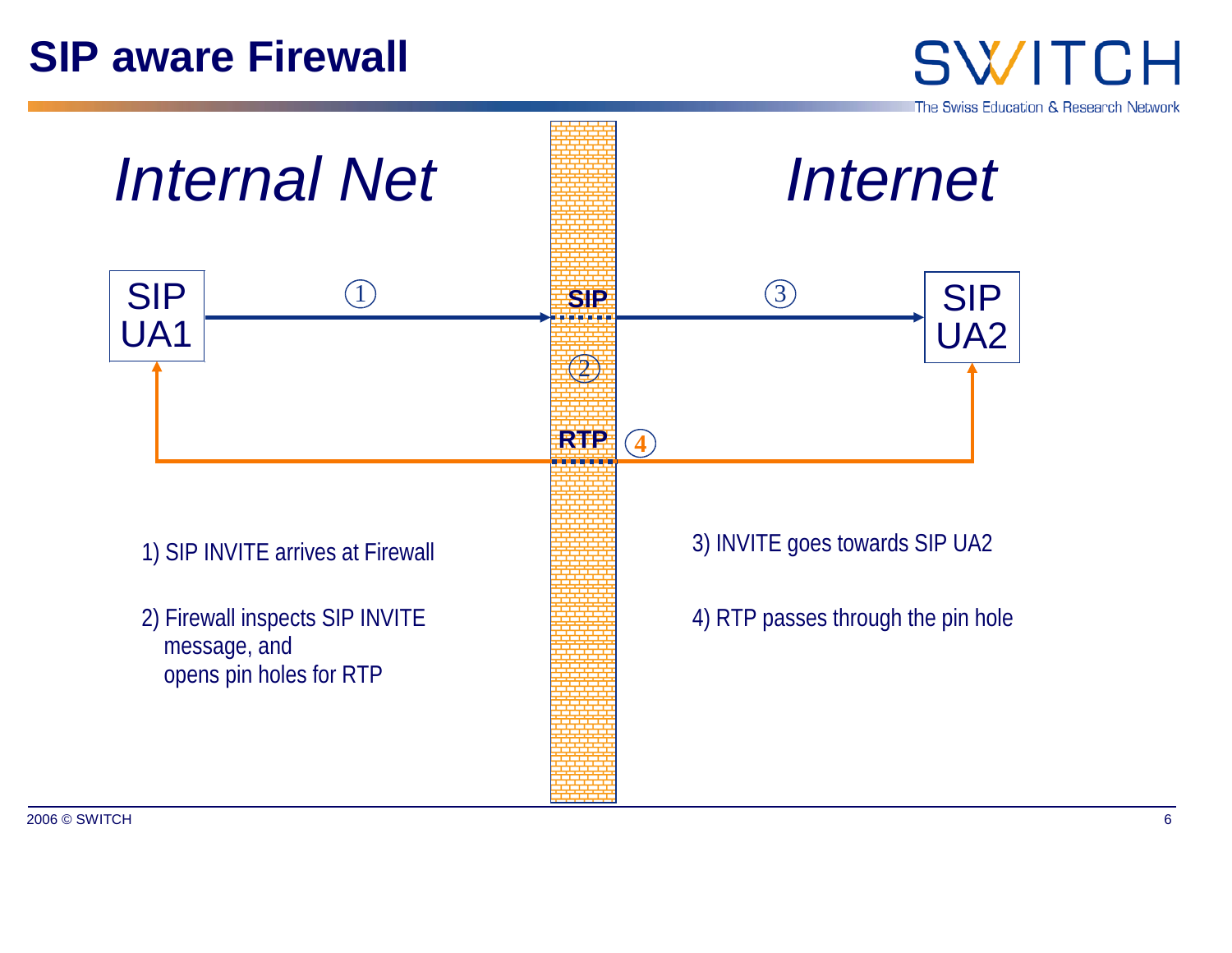#### **Stateful Firewall**

SWITCH The Swiss Education & Research Network



H and the contract of the contract of the contract of the contract of the contract of the contract of the contract of the contract of the contract of the contract of the contract of the contract of the contract of the cont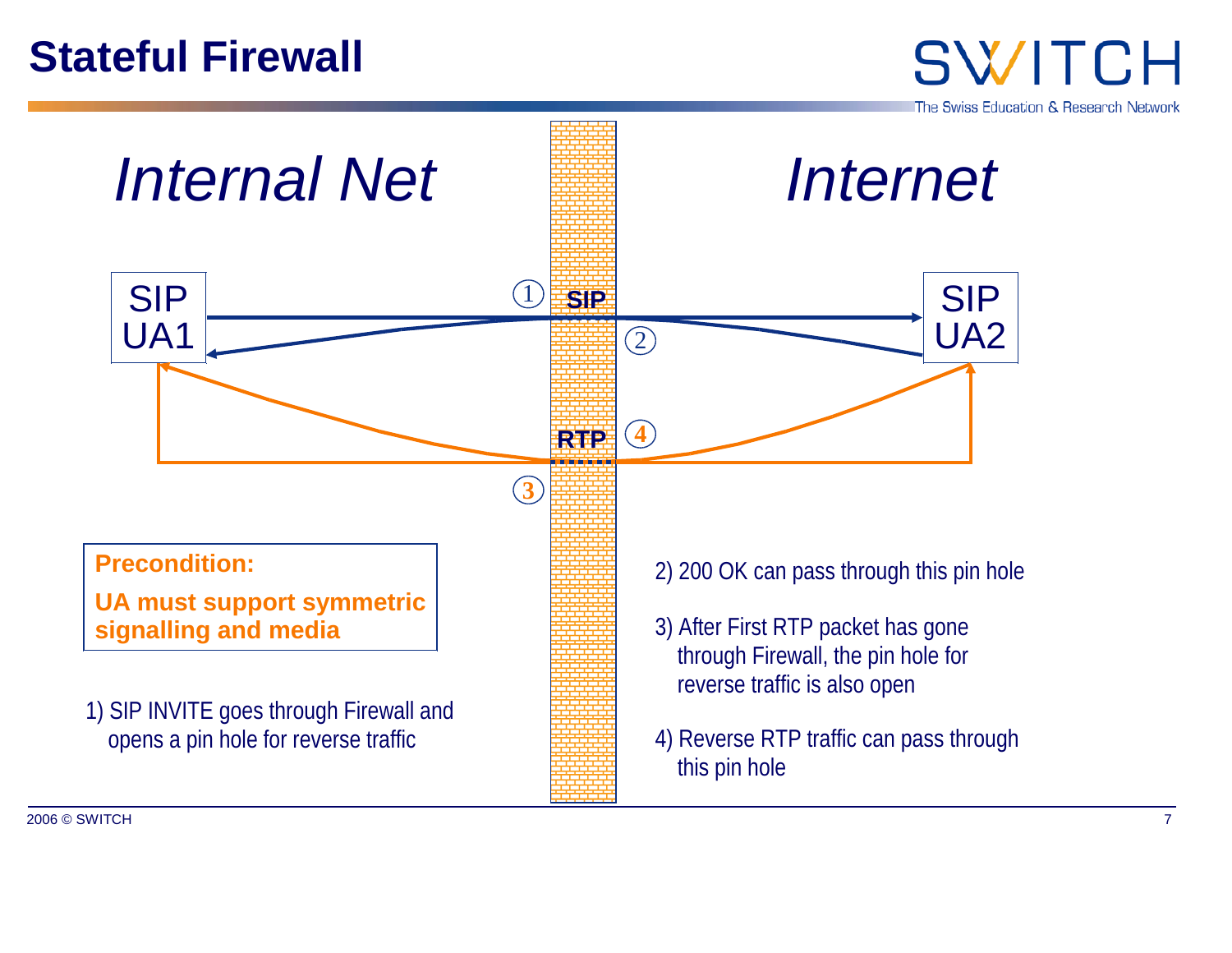#### **TURN Server**

The Swiss Education & Research Network

SWITCH



2006 © SWITCHH and the contract of the contract of the contract of the contract of the contract of the contract of the contract of the contract of the contract of the contract of the contract of the contract of the contract of the cont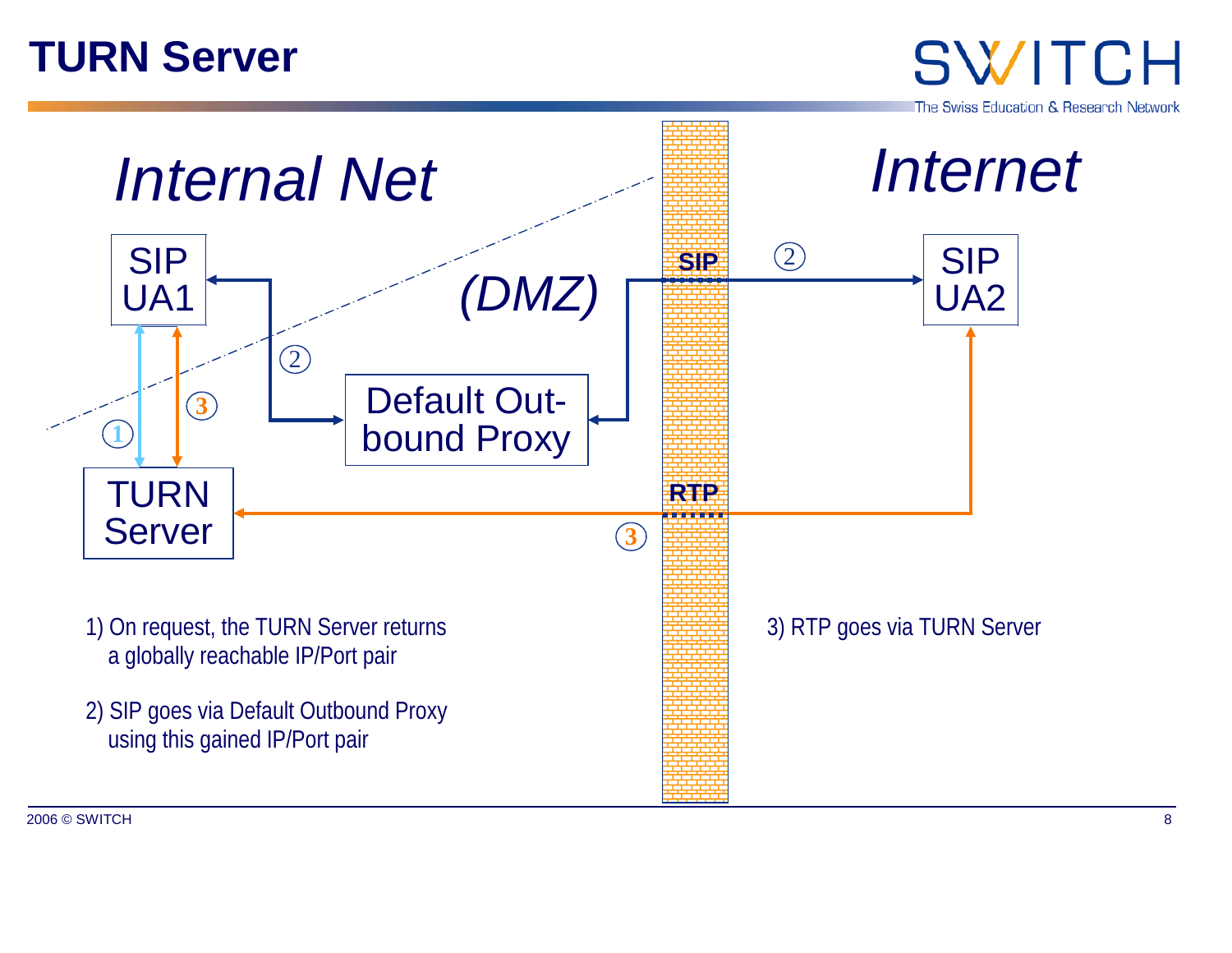#### **Mediaproxy / B2BUA**

The Swiss Education & Research Network

SWITCH



2006 © SWITCHн на организација и се од 1992. године на организацијата на 1993 године и се од 1993 године и 1993 године и 19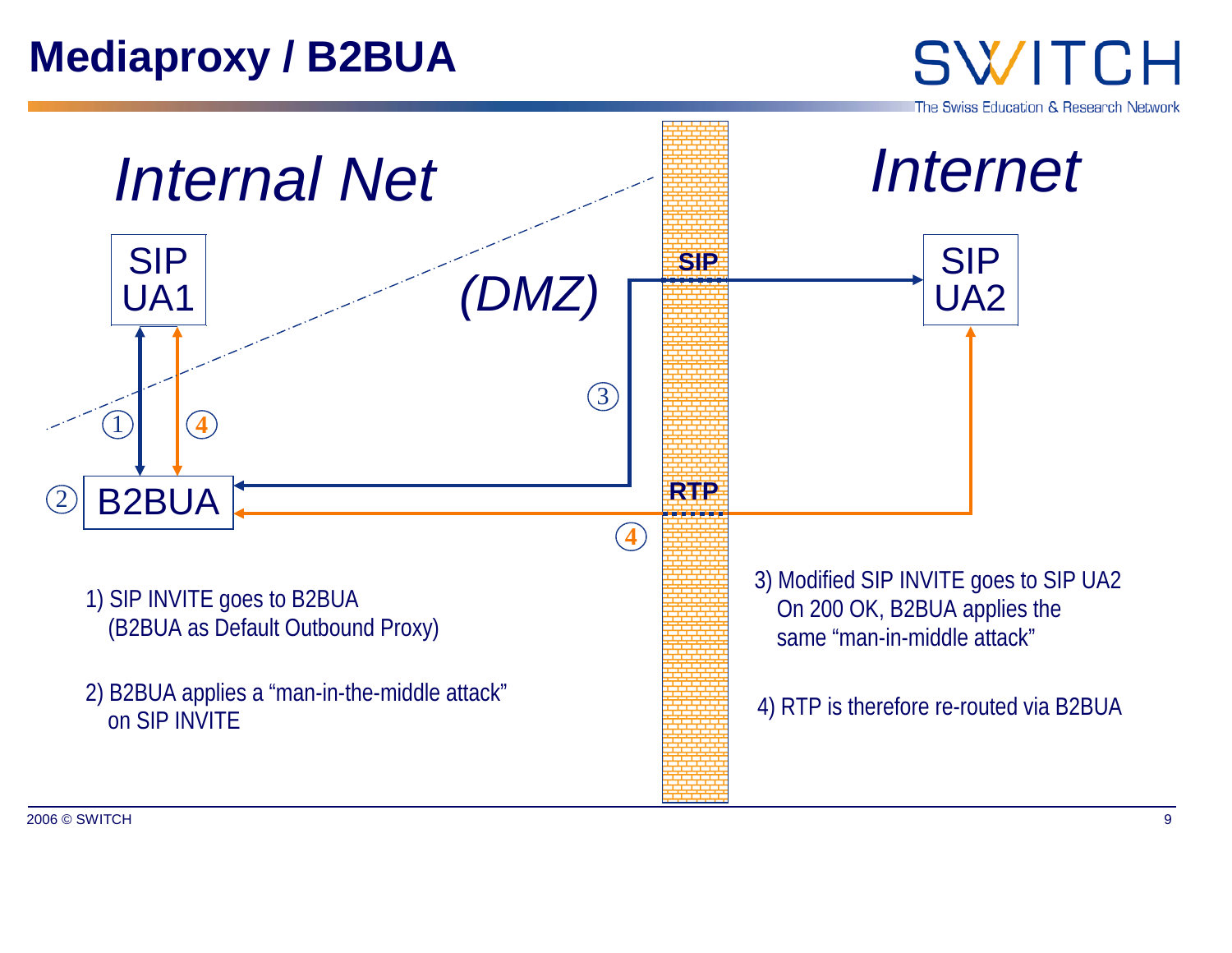### **Network Address Translation (NAT)**

- • **Many networks are "protected" with a NAT box (shortage of IP addresses, firewall functionality)**
- **With IPv6 we don't need NAT anymore**
	- **hopefully...**
	- **time scale?**
- **Basic NAT operation:**



SWITC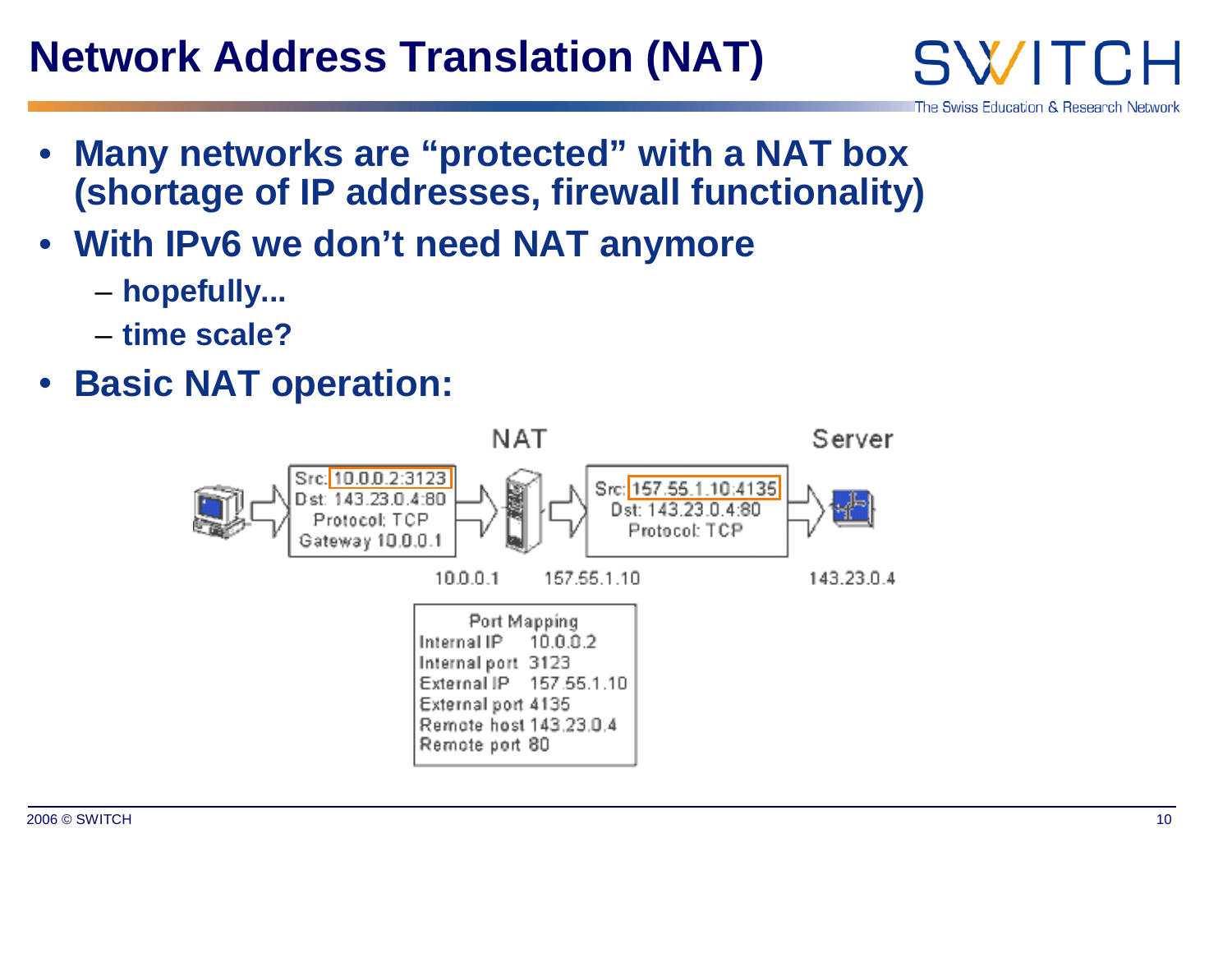

- **STUN**
	- **Discover NAT and Firewall situation between UA and Internet**
	- **Discover public IP Address (and port mapping rules) of NAT**
- **TURN**
	- **Request a public IP/Port pair to proxy RTP streams**
- **ICE**
	- **Provide in SIP signalling many (ordered) alternatives, typically including also STUN and TURN**
	- **The other side performs "trial and error"**
- **Mediaproxy / B2BUA**
	- **"man-in-middle attack" to SIP signalling**
- <sup>→</sup> **All these solutions require UA to support symmetric signalling and media**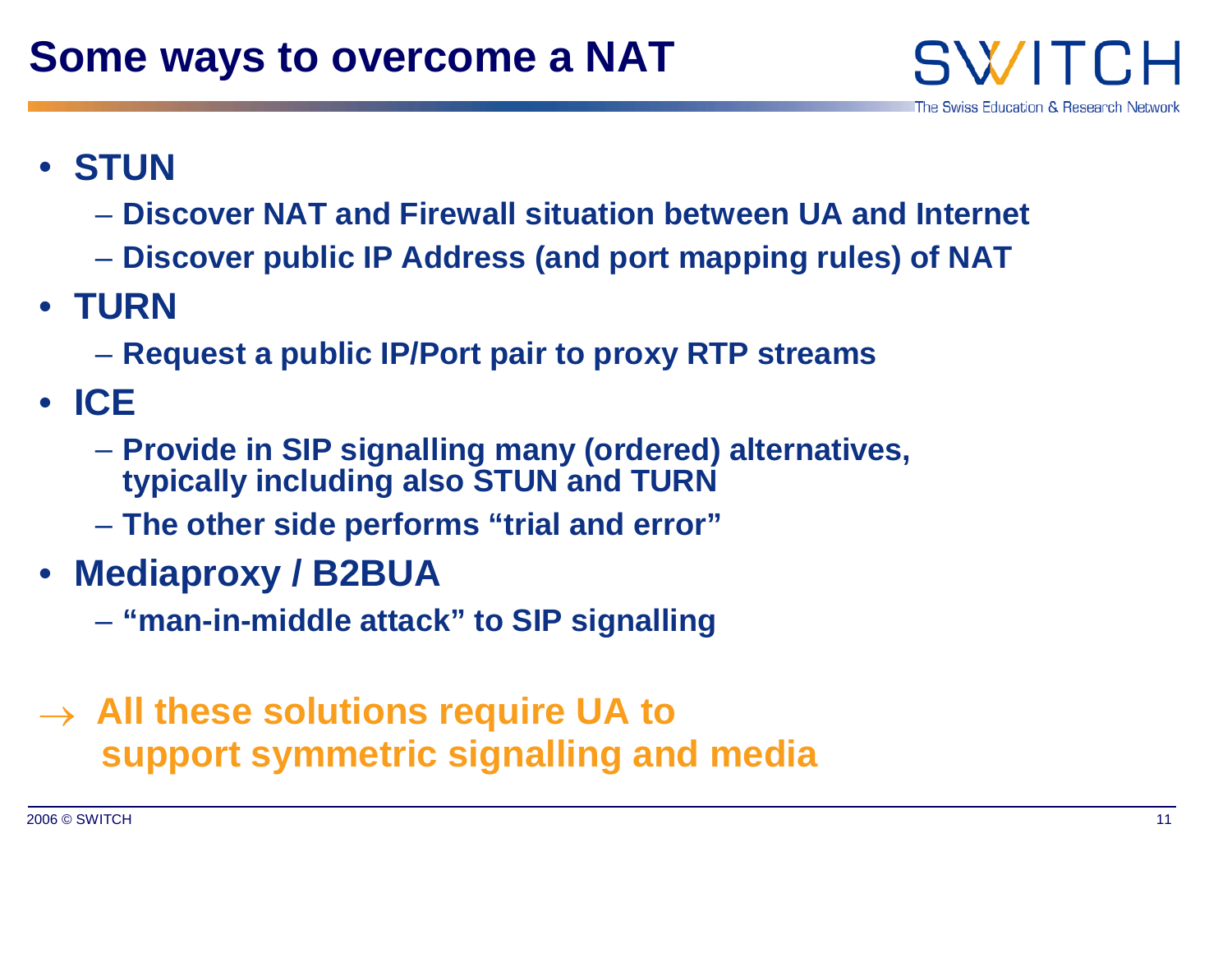

- • **UPnP**
	- **Request NAT to open pin holes and return public IP/Port pair(s)**
- **Port forwarding**
	- **Statically configure NAT to keep certain pin holes and bindings open**
- **SIP aware NAT**
	- **Let NAT inspect signalling and dynamically open the Pin Holes**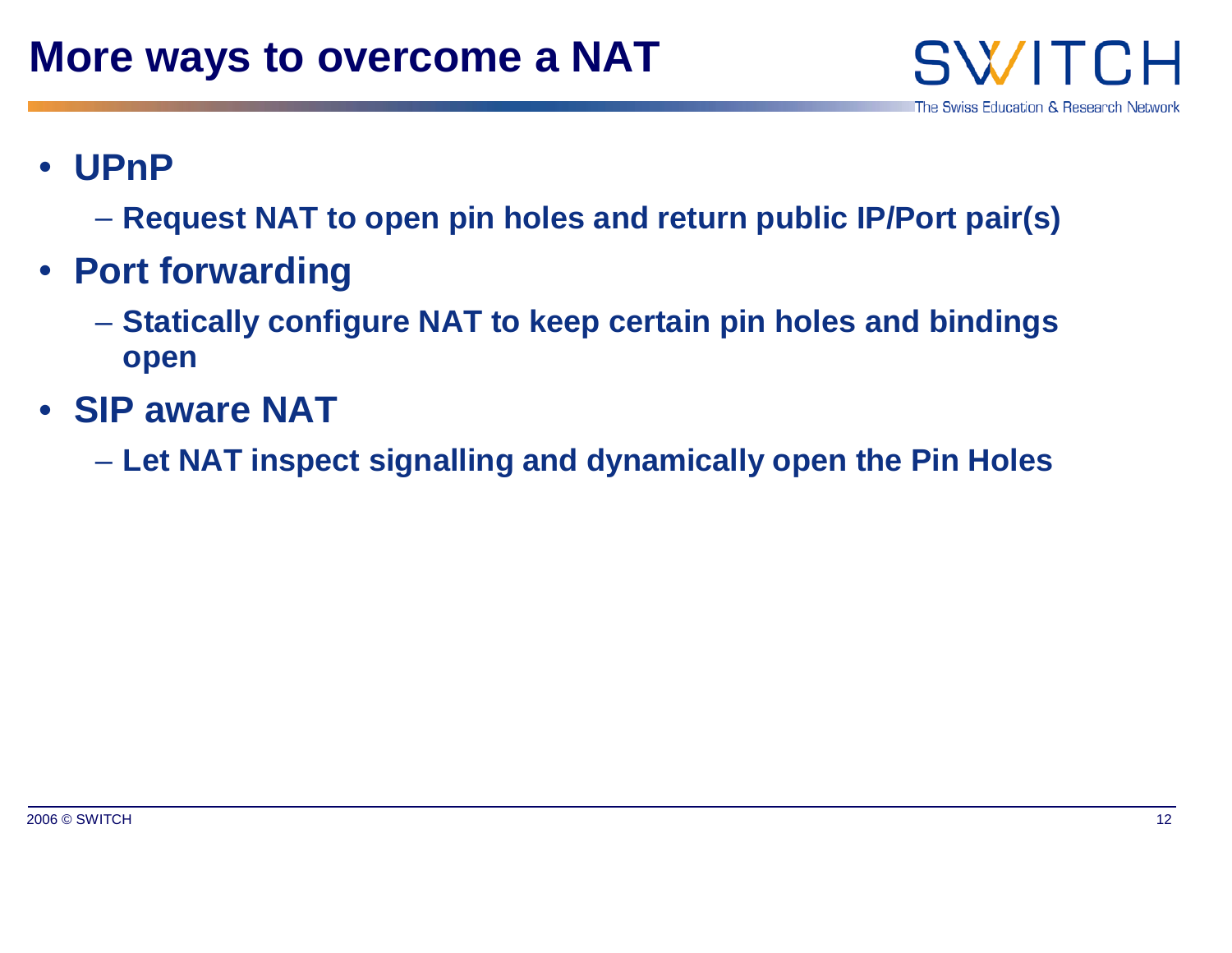#### **TURN Server**

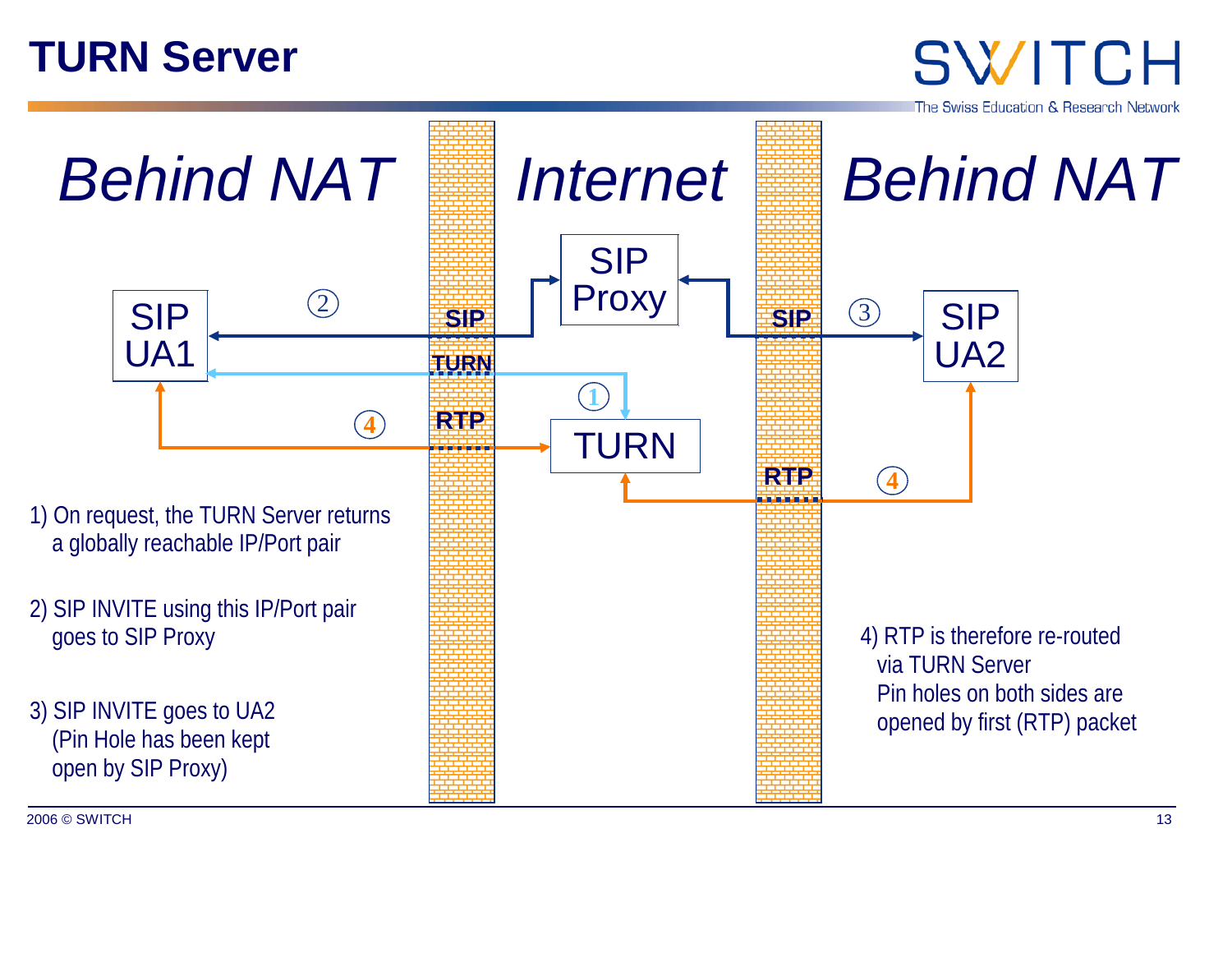## **ICE / STUN / TURN**

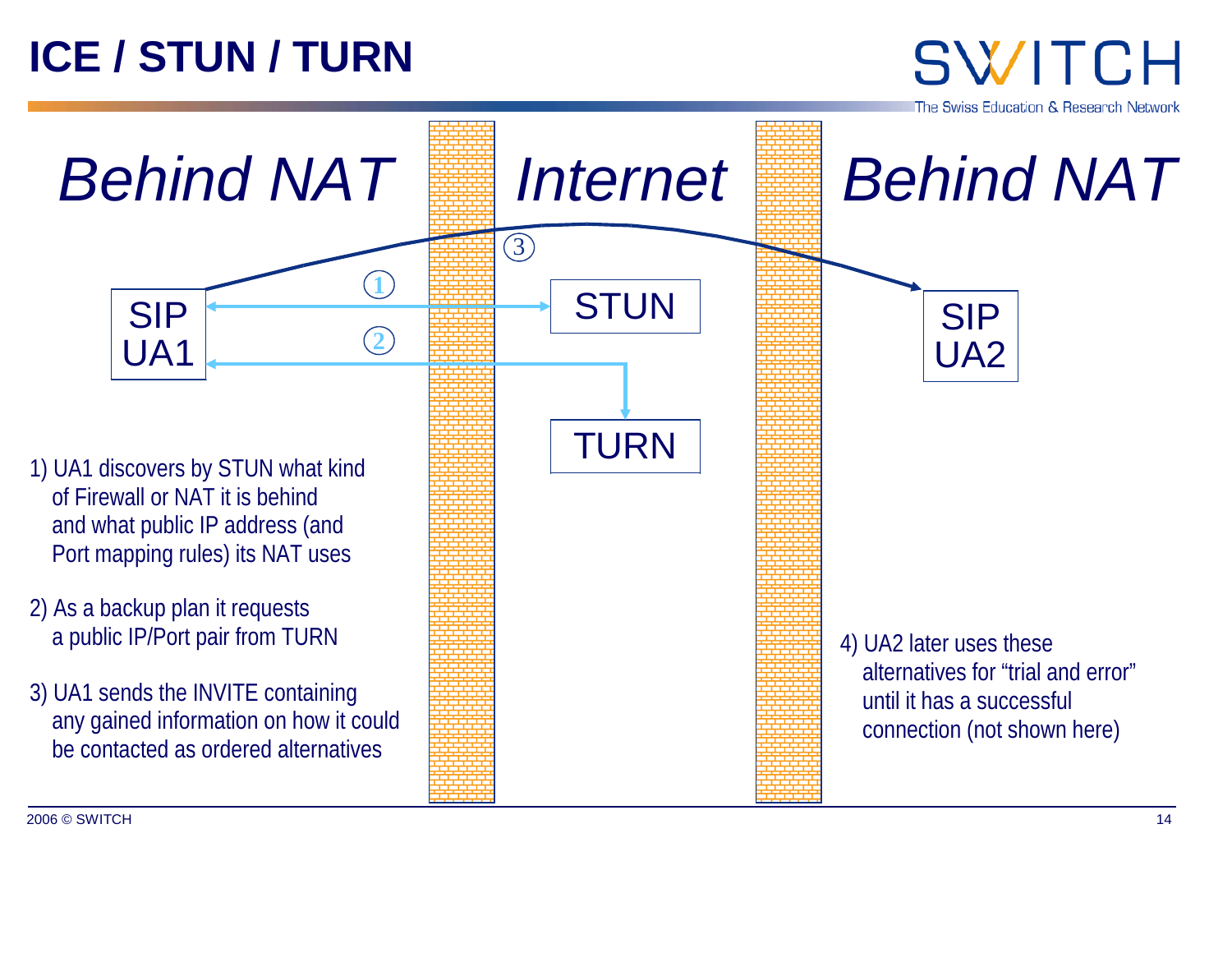#### **Mediaproxy / B2BUA**

The Swiss Education & Research Network

**SWITCH** 



2006 © SWITCHH and the contract of the contract of the contract of the contract of the contract of the contract of the contract of the contract of the contract of the contract of the contract of the contract of the contract of the cont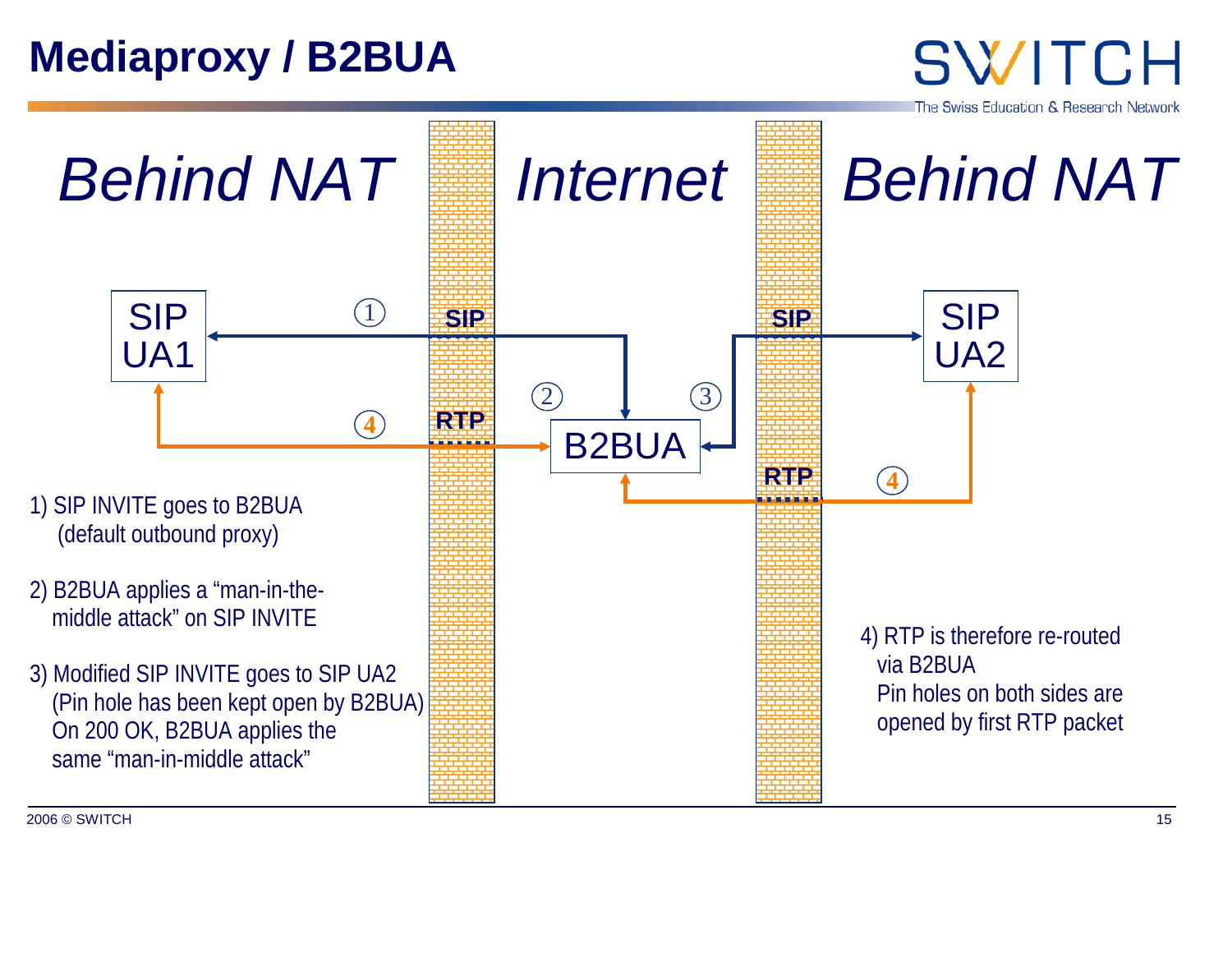

- **Wiretapping a SIP based conversation is not easy**
- **As with PSTN, one needs physical access to the network**
- $\bullet$ **But, gaining physical access to WLAN networks is easy**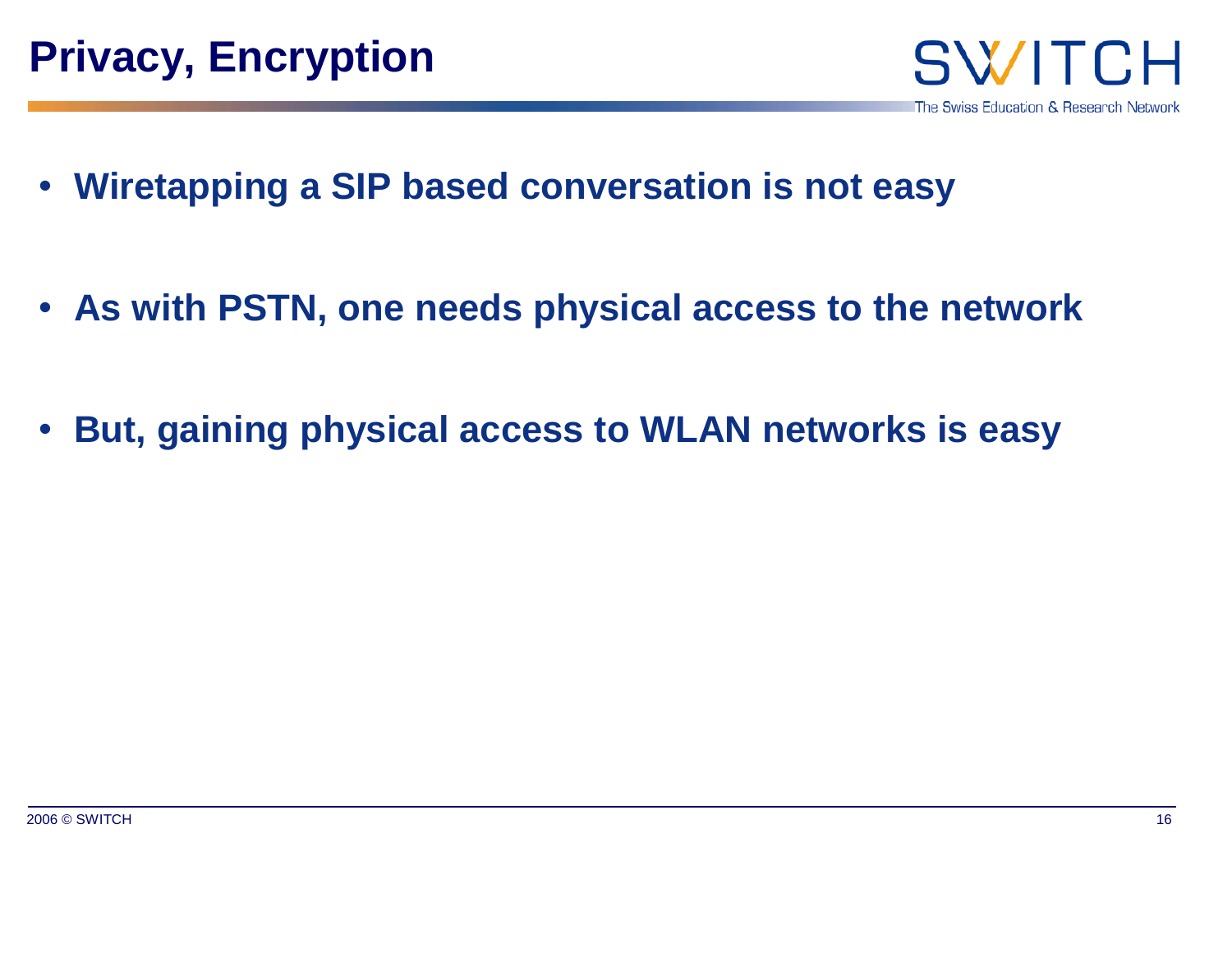**SWITCH** 

- **Signalling (SIP)**
	- **End-to-End**
		- » **S/MIME**
	- **Hop-by-hop**
		- » **SIPS (require TLS on whole signalling path)**
- **Streams (RTP)**
	- **SRTP**
- **Lower Layer solutions**
	- **VPN, IPSec, TLS**
	- **Wireless: WEP, WPA, 802.1X**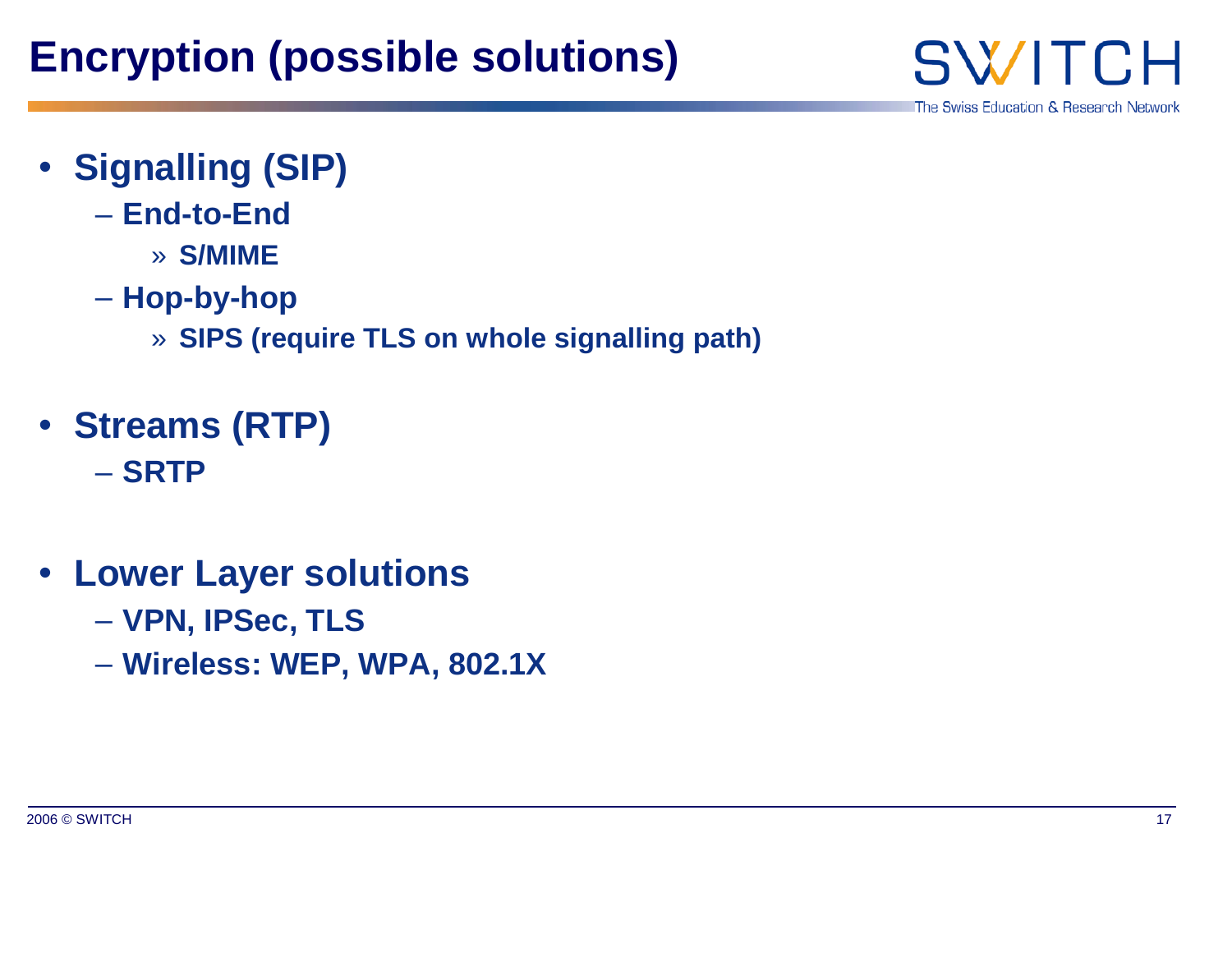- •**Many VoIP services are free of charge or charged flatrate**
- **Sending pre-recorded messages to thousands of VoIP users within seconds is possible**
	- $-$  SpIT calls in the middle of the night
	- **Answering machine is full with SpIT**
- **Spam IMs will be a problem too**

SWITC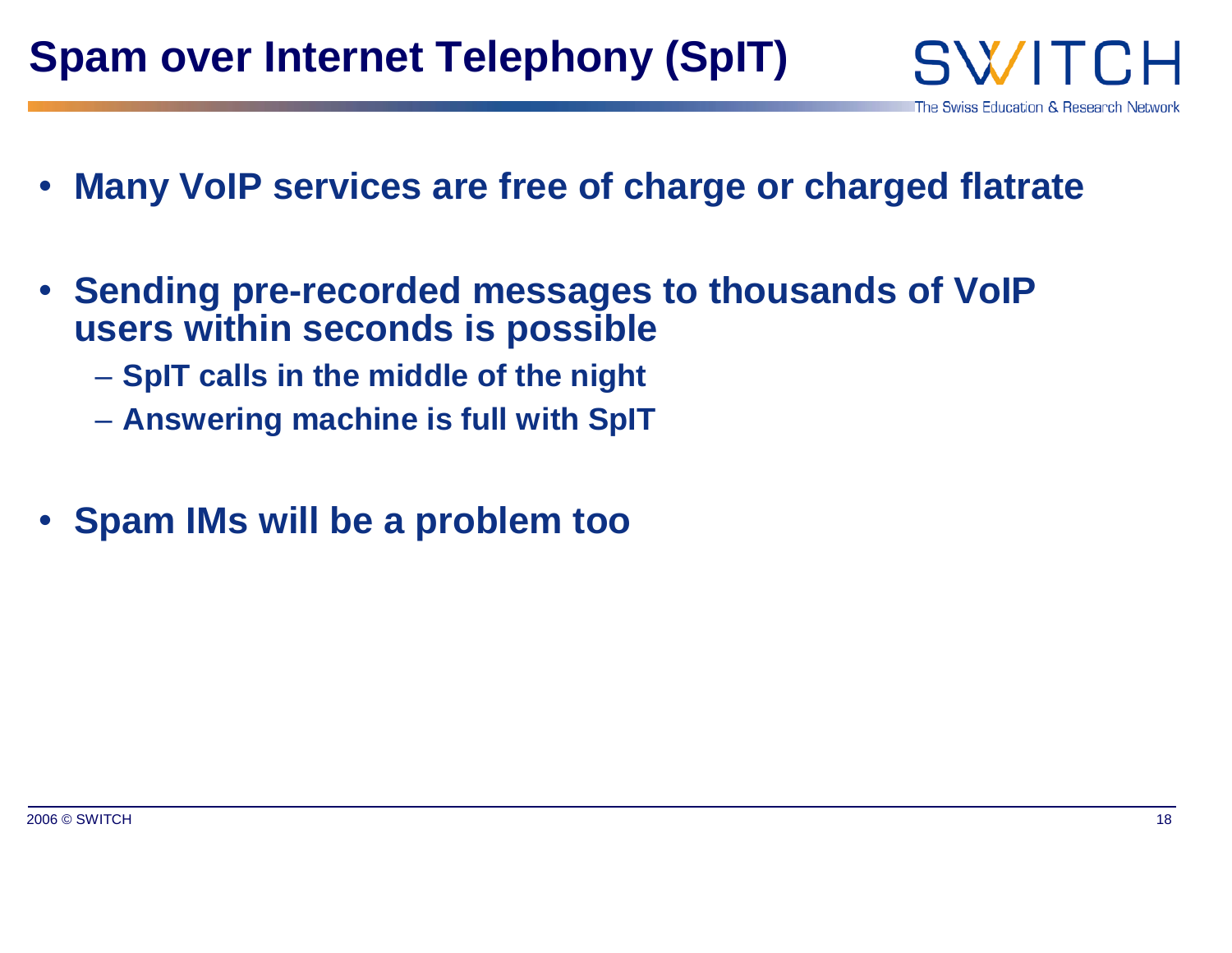### **SpIT Prevention (possible solutions)**

SWITE The Swiss Education & Research Network

- • **Client based solutions**
	- **Closed User Groups**
		- » **Trusted buddy lists**
- **Network based Solutions**
	- **Web of trust**
	- **Blacklisting**
	- **Charging**
- **Mixed approaches**
	- – **SIP Identity**

<sup>⇒</sup> **All solutions require some kind of trust relationship, e.g.**

- **CA (server and/or client certificates)**
- **shared secret**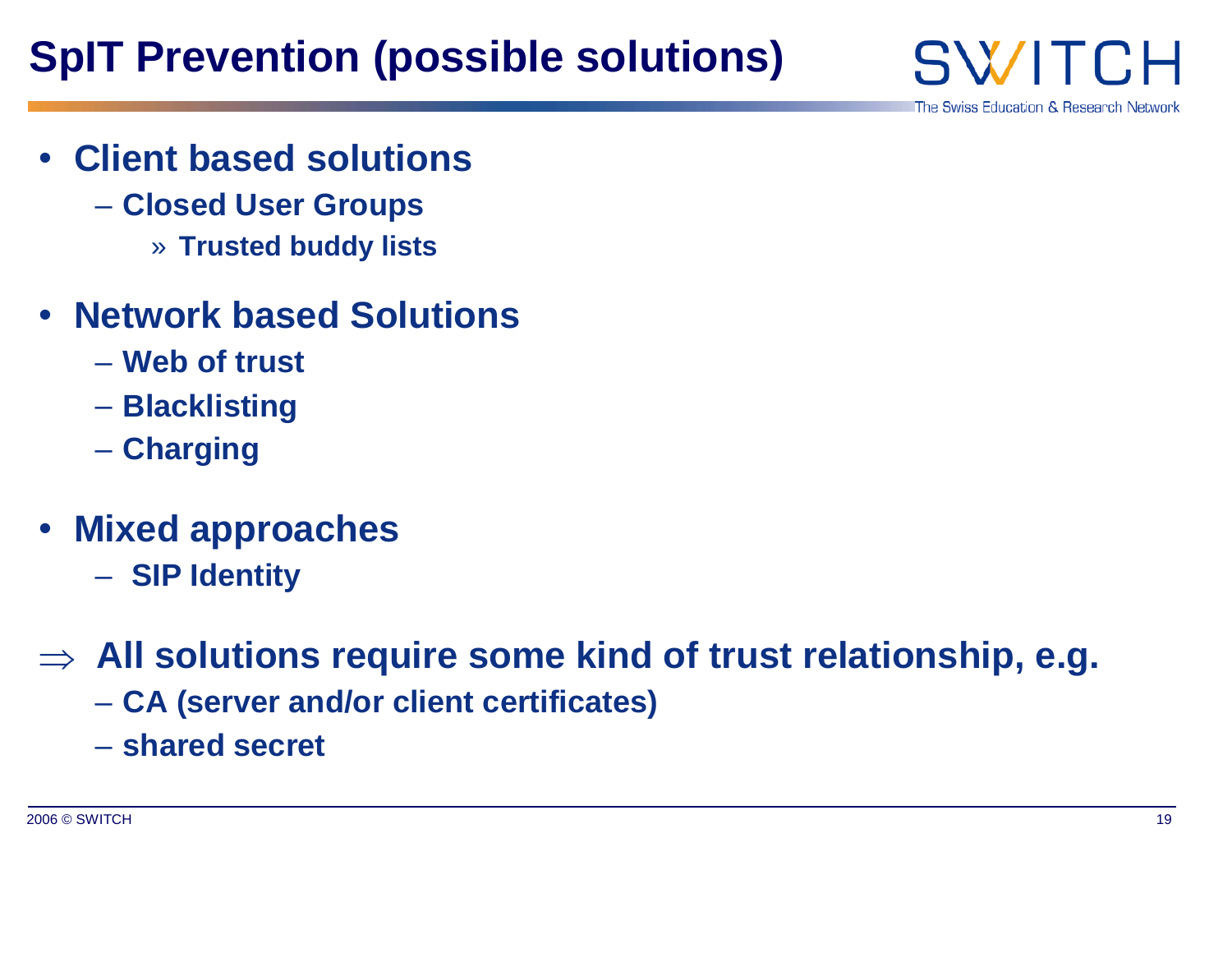

- **Call hijacking**
	- **associate a user's SIP URI with another IP address**
		- » **"Stealing" calls from someone else**
- **Identity theft** 
	- **Caller Identity faking**
		- » **pretend to be someone else**
		- » **Using (charged) services of someone else**
- **Man-in-the-middle attack**

#### <sup>→</sup> **Registration, call signalling and media should be authenticated**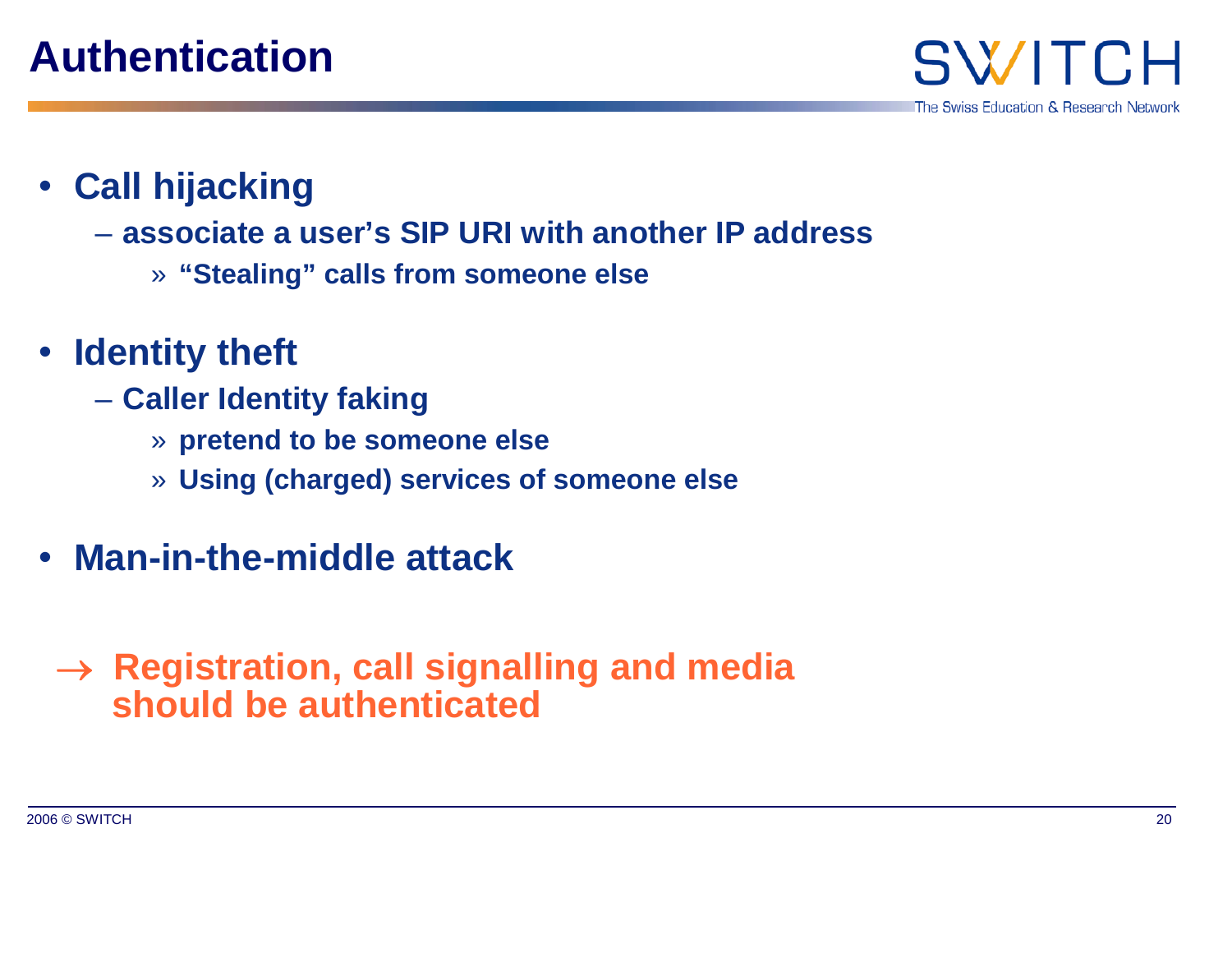The Swiss Education & Research Network

SWITE

- **Signalling (SIP)**
	- **Basic Authentication (deprecated!)**
	- **Digest Authentication (challenge response)**
	- **S/MIME**
	- **SIPS**
	- **SIP Identity**
- **Streams (RTP)**
	- **SRTP**
- **Lower Layer solutions**
	- **TLS**
	- **IPSec**
- **All solutions require some kind of trust relationship, e.g.**
	- **Shared secret**
	- **CA (server and/or client certificates)**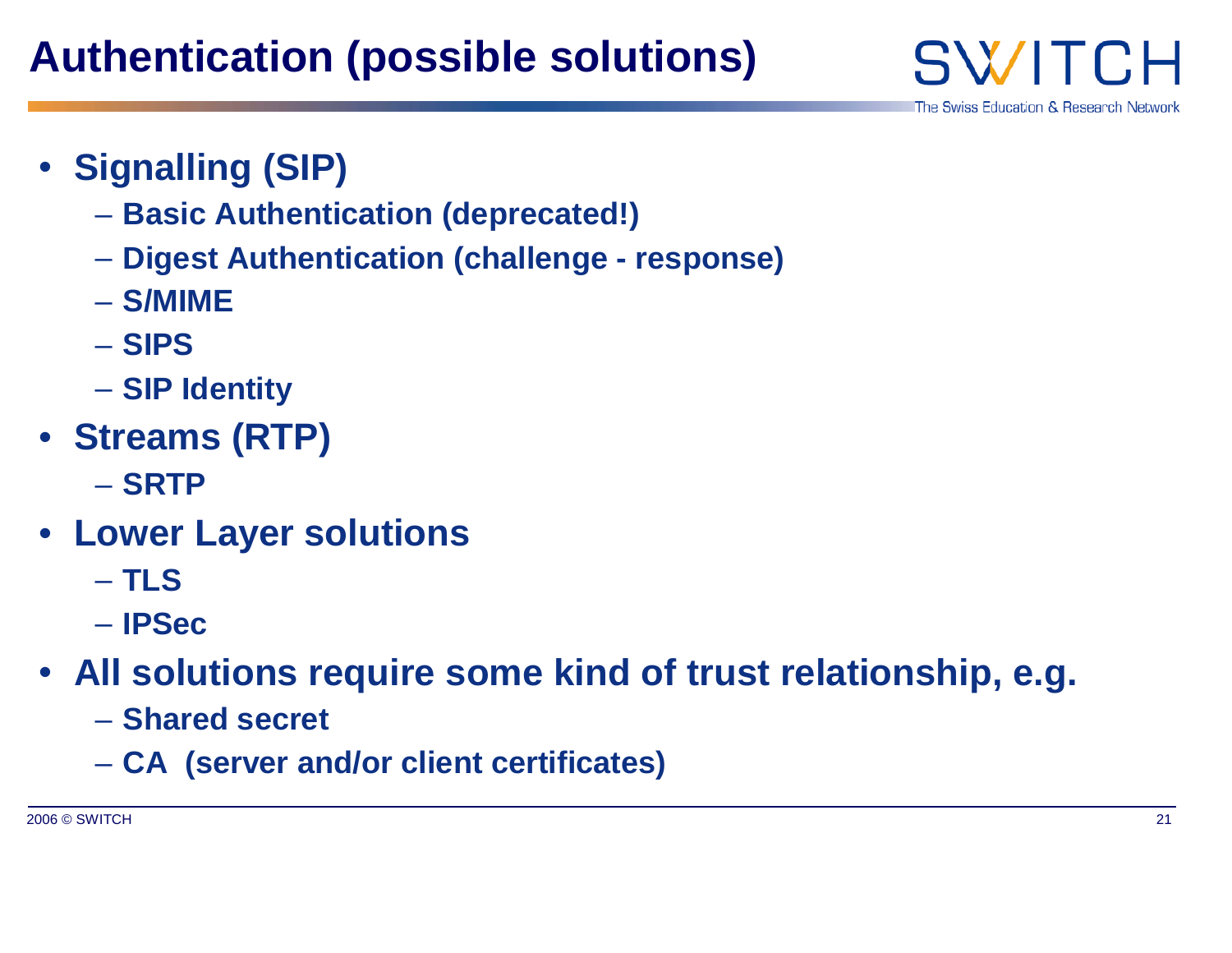- **IETF proposal (Standards Track) in RFC Editor queue**
- **SIP messages are signed by sending UA or local SIP (Outbound) Proxy**
	- **If Proxy signs the SIP message (on behalf of the user)**
		- » **the UA authenticates at Proxy e.g. with Digest Authentication over TLS**
- **Receiving party (Proxy or UA) verifies signature**
- •**Certificate Authority (CA)**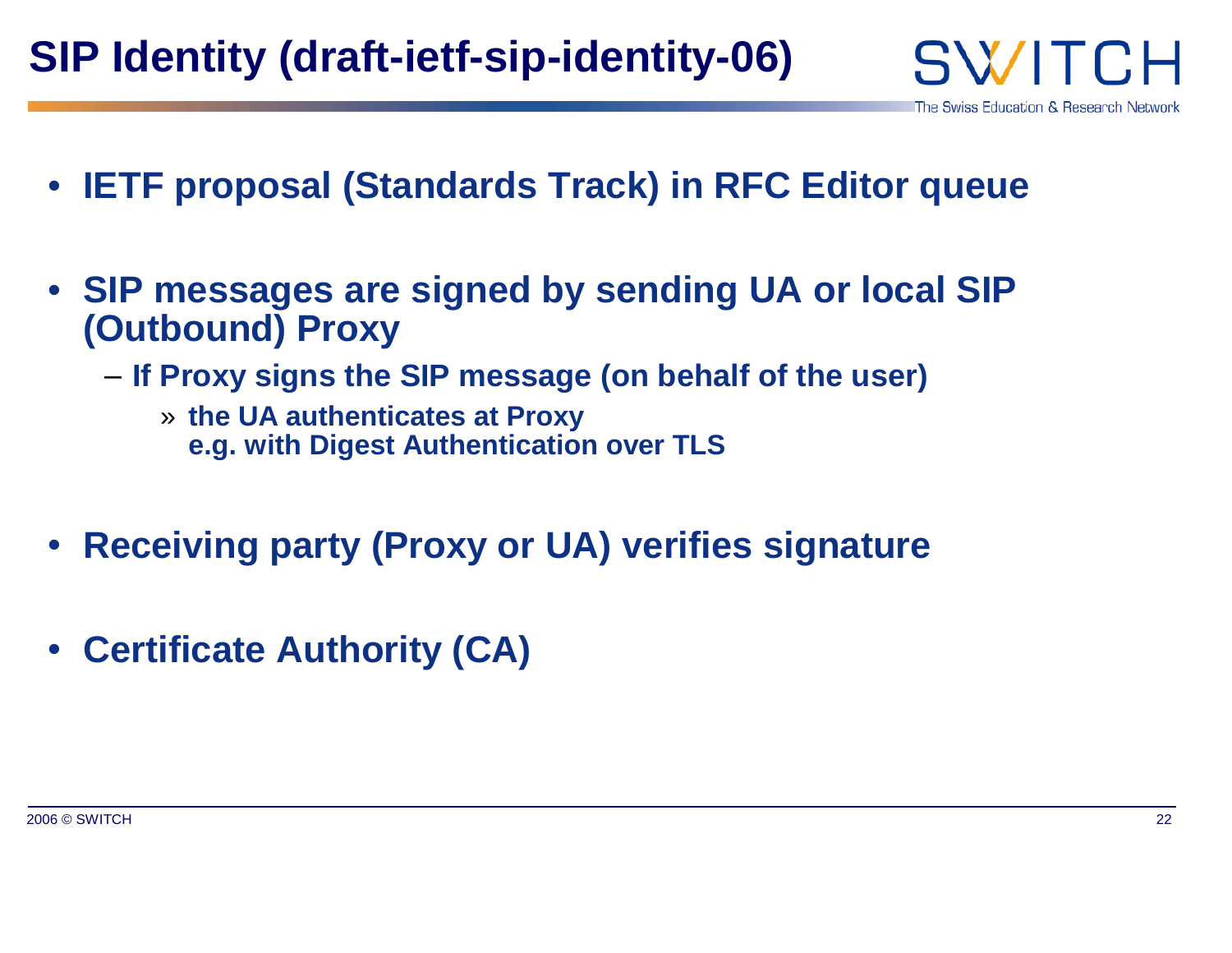SWITE The Swiss Education & Research Network

- **VoIP systems are challenged by the well known Internet security threats:**
	- **(Distributed) Denial-of-Service**
	- **Viruses, worms, …**
	- **Buffer overflow attacks**
	- **…**
- **VoIP will most probably not be as reliable as the PSTN**
- <sup>→</sup> **This is the price we pay for new functionality/services and lower costs**

**;-)**